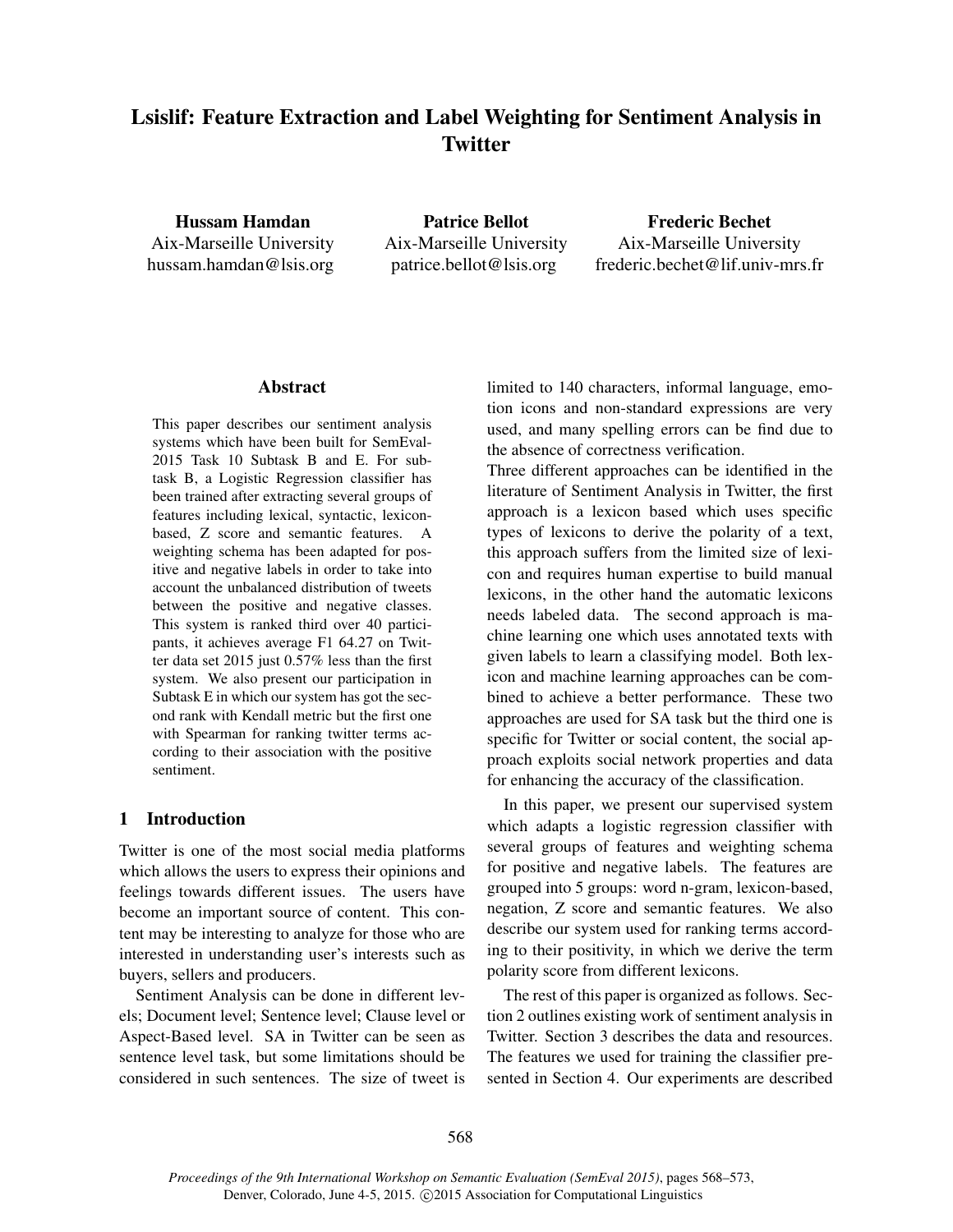in section 5, our participation in subtask E is described in section 6 and future work is presented in section 7.

# 2 Related Work

Three main approaches for sentiment analysis can be identified in Twitter. The lexicon based approach which depends on sentiment lexicons containing positive, negative and neutral words or expressions; the polarity is computed according to the number of common opinionated words between the lexicons and the text. Many dictionaries have been created manually such as MPQA Lexicon (Wilson et al., 2005) or automatically such as SentiWordNet (Baccianella et al., 2010).

Machine learning approach adapts different classifiers and features. Naive Bayes, Maximum Entropy MaxEnt and Support Vector Machines (SVM) were adapted in (Go et al., 2009) in which the authors reported that SVM outperforms other classifiers. They tried a unigram and a bi-gram model in conjunction with parts-of-speech (POS) features; they noted that the unigram model outperforms all other models when using SVM and that POS features decrease the results. Authors in (Hamdan et al., 4 29) used the concepts extracted from DBPedia and the adjectives from WordNet, they reported that the DBpedia concepts are useful with Nave-Bayes classifier but less useful with SVM. Many features were used with SVM including the lexicon-based features in (Mohammad et al., 2013) which seem to get the most gain in performance. Another work has also proved the importance of lexicon-based features with logistic regression classifier (Miura et al., 4 08; Hamdan et al., 2015a; Hamdan et al., 2015b).

The third main approach takes into account the influence of users on their followers and the relation between the users and the tweets they wrote. It assumes that using the Twitter follower graph might improve the polarity classification. In (Speriosu et al., 2011) authors demonstrated that using label propagation with Twitter follower graph improves the polarity classification. In (Tan et al., 2011) authors employed social relation for user-level sentiment analysis. In (Hu et al., 2013) a Sociological Approach to handling the Noisy and short Text (SANT) for supervised sentiment classification is

used; they reported that social theories such as Sentiment Consistency and Emotional Contagion could be helpful for sentiment analysis.

# 3 Data and Resources

#### 3.1 Labeled Data

We used the data set provided in SemEval 2013 for subtask B of sentiment analysis in Twitter (Nakov et al., 2013). The participants have been provided with training tweets annotated positive, negative or neutral. We downloaded these tweets using the given script. We obtained 9646 tweets, the whole training data set is used for training, the provided development set containing 1654 tweets is used for tuning the machine learner. The test data set 2015 contains about 2390 tweets (Rosenthal et al., 5 06). Table 1 shows the distribution of each label in each data set.

| Twitter      | all  | neg. | pos. | neut. |
|--------------|------|------|------|-------|
| train        | 9684 | 1458 | 3640 | 4586  |
| dev          | 1654 | 340  | 739  | 575   |
| test- $2015$ | 2390 | 365  | 1038 | 987   |

Table1. Sentiment labels distribution in the training and development, test data sets.

#### 3.2 Sentiment Lexicons

The system exploits two types of sentiment lexicons: manual constructed lexicons and automatic ones. The manual ones are the Bing Lius Opinion Lexicon which is created in (Hu and Liu, 2004) and augmented in many research papers; and MPQA subjectivity lexicons (Wilson et al., 2005). Both lexicons contain English words annotated positive and negative. While the automatic lexicons are NRC Hashtag Sentiment Lexicon (Mohammad, 6 07), Sentiment140 Lexicon (Mohammad et al., 2013), and SentiWordNet (Baccianella et al., 2010). NRC Hashtag Sentiment Lexicon and Sentiment140 Lexicon contain tweet terms with scores, positive score indicates association with positive sentiment, whereas negative score indicates association with negative sentiment. NRC has entries for 54,129 unigrams and 316,531 bigrams; Sentiment140 has entries for 62,468 unigrams, 677,698 bigrams. SentiWordNet is the result of automatically annotating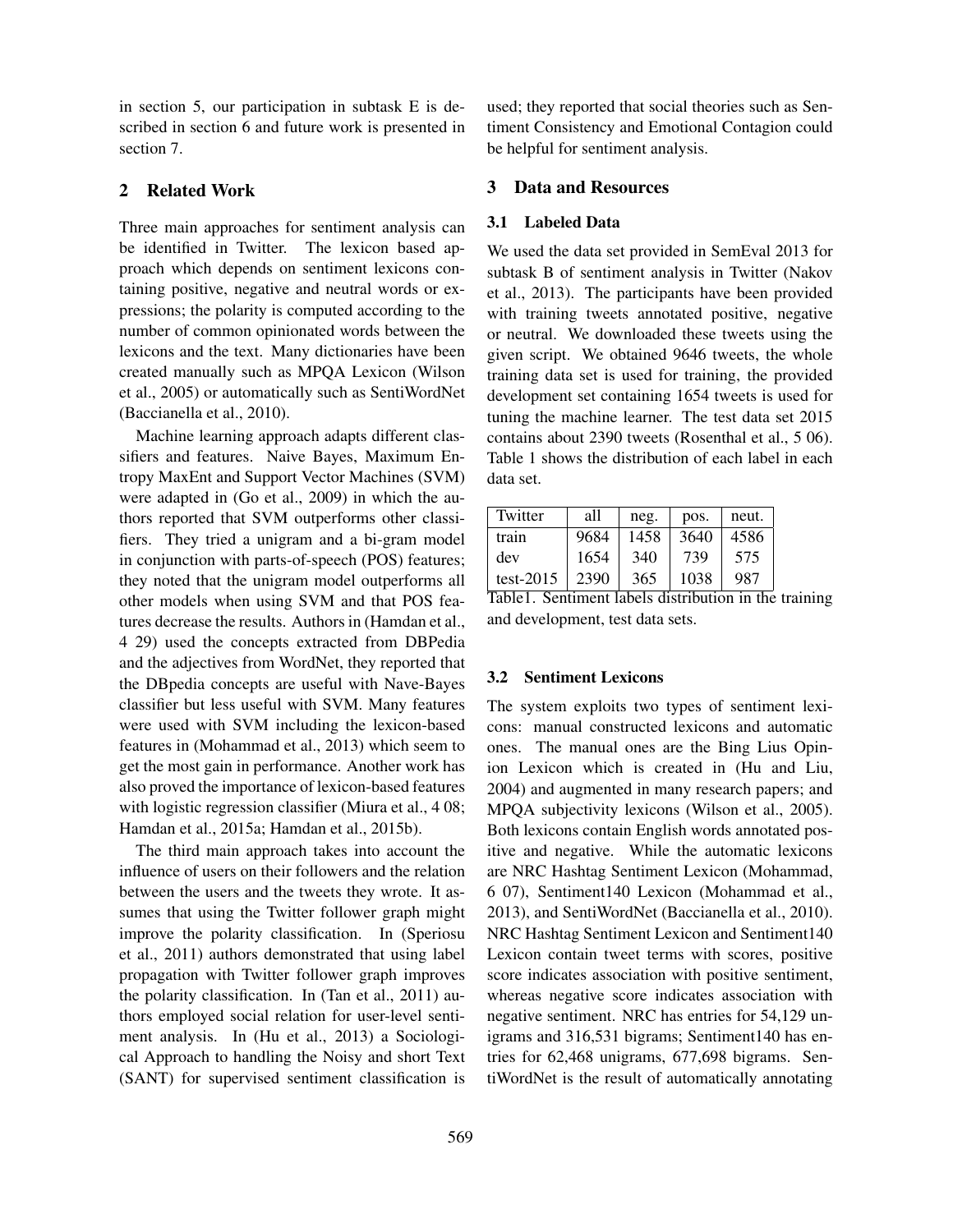all WORDNET synsets according to their degrees of positivity, negativity, and neutrality.

# 3.3 Twitter Dictionary

We constructed a dictionary for the abbreviations and the slang words used in Twitter in order to overcome the ambiguity of the these terms. This dictionary maps certain twitter expressions and emotion icons by their meaning or their corresponding sentiment (e.g. gr8 replaced by great, :) replaced by very-happy).

# 4 Feature Extraction

# 4.1 Word ngrams

unigram and bigram are extracted for each word in text without any stemming or stop-word removing, all terms with occurrence less than 3 are removed from the feature space.

# 4.2 Negation Features

The rule-based algorithm presented in Christopher Potts Sentiment Symposium Tutorial is implemented. This algorithm appends a negation suffix to all words that appear within a negation scope which is determined by the negation key and a punctuation. All these words have been added to the feature space.

# 4.3 Twitter dictionary

All terms presented in a text and in the twitter dictionary presented in 3.3 are mapped to their corresponding terms in the dictionary and added to the feature space.

# 4.4 Sentiment Lexicons

The system extracts four features from the manual constructed lexicons and six features from the automatic ones. For each sentence the number of positive words, the number of negative ones, the number of positive words divided by the number of negative ones and the polarity of the last word are extracted from manual constructed lexicons. In addition to the sum of the positive scores and the sum of the negative scores from the automatic constructed lexicons.

# 4.5 Z score

Z score can distinguish the importance of each term in each class, their performances have been proved in (Hamdan et al., 2014). We assume as in the mentioned work that the term frequencies are following a multi-nomial distribution. Thus, Z score can be seen as a standardization of the term frequency using multi-nomial distribution. We compute the Z score for each term ti in a class  $C_i$  ( $t_{ij}$ ) by calculating its term relative frequency  $tfr_{ij}$  in a particular class  $C_j$ , as well as the mean  $(mean_i)$  which is the term probability over the whole corpus multiplied by the number of terms in the class  $C_i$ , and standard deviation  $(s_d)$  of term ti according to the underlying corpus. Like in (Hamdan et al., 4 29) we tested different thresholds for choosing the words which have higher Z score.

$$
Zscore(ti) = \frac{tfr_{ij} - mean_i}{sd_i} \tag{1}
$$

Thus, we added the number of words having Z score higher than the threshold in each class positive,negative and neutral, the two classes which have the maximum number and minimum number of words having Z score higher than the threshold. These 5 features have been added to the feature space.

### 4.6 Semantic Features

The semantic representation of a text may bring some important hidden information, which may result in a better text representation and a better classification system.

### 4.6.1 Brown Dictionary Features

Each word in the text is mapped to its cluster in Brown, 1000 features are added to feature space where each feature represents the number of words in the text mapped to each cluster. The 1000 clusters is provided in Twitter Word Clusters of CMU ARK group. 1000 clusters were constructed from approximately 56 million tweets.

### 4.6.2 Topic features

Latent dirichlet association or topic modeling is used to extract 10 features. Lda-c is configured with 10 topics and the training data is used for training the model, then for each sentence in the test set, the trained model estimates the number of words assigned to each topic.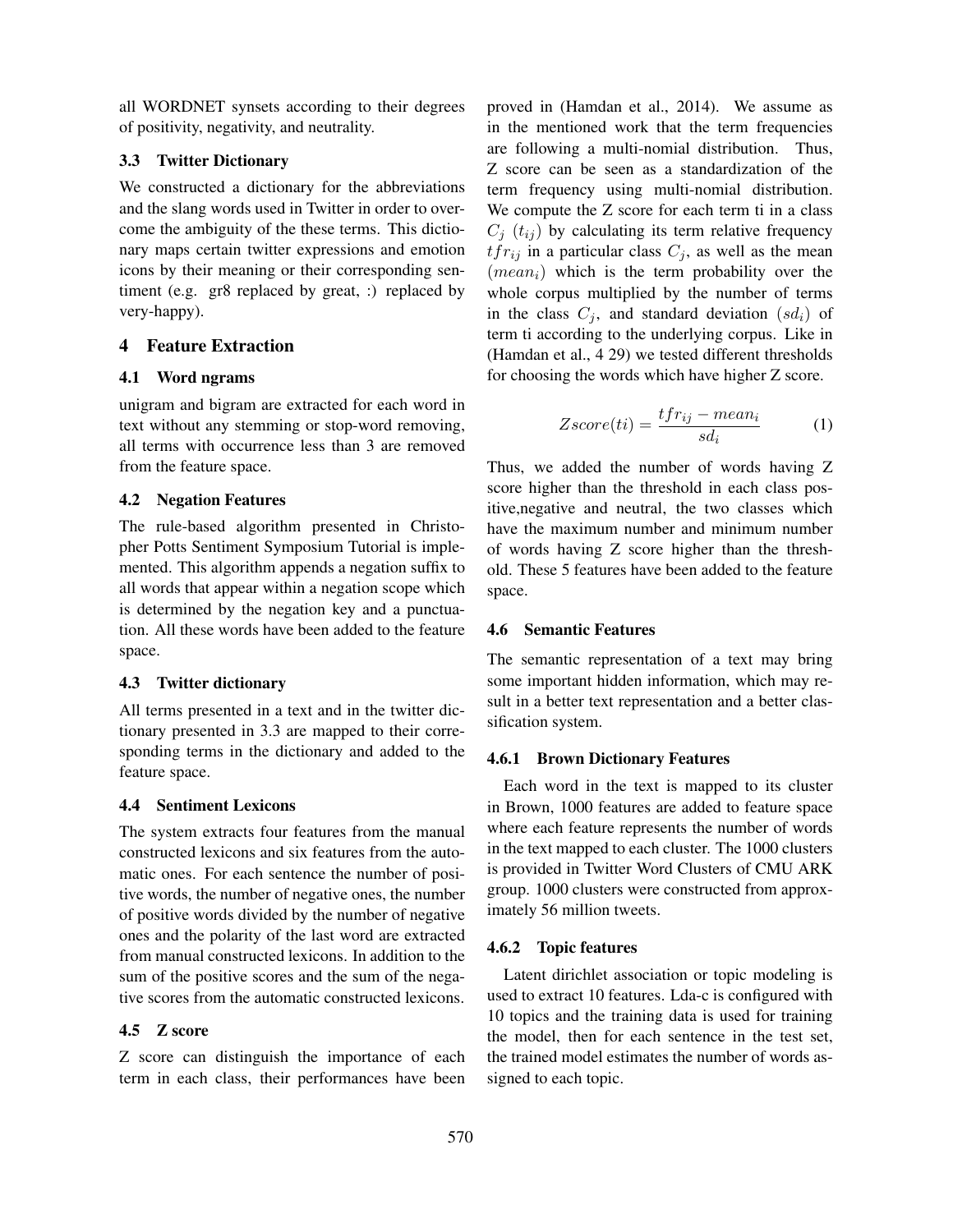#### 4.6.3 Semantic Role Labeling Features

Authors in (Ruppenhofer and Rehbein, 2012) encode semantic role labeling features in SVM classifier. Our system also extract two types of features, the names: the whole term which represents an argument of the predicate and the tags: the type of each argument in the text (A0 represents the subject of predicate, A1 the object, AM-TMP the time, AM-ADV the situation, AM-loc the location). These encodings are defined by the tool which we used (Senna). We think that the predicate arguments can constitute a multi-word expression which may be helpful in Sentiment Classification.

#### 5 Experiments

#### 5.1 Experiment Setup

We trained the L1-regularized Logistic regression classifier implemented in LIBLINEAR (Fan et al., 2008). The classifier is trained on the training data set using the features of Section 4 with the three polarities (positive, negative, and neutral) as labels. A weighting schema is adapted for each class, we use the weighting option  $-w_i$  which enables a use of different cost parameter C for different classes. Since the training data is unbalanced, this weighting schema adjusts the probability of each label. Thus, we tuned the classifier in adjusting the cost parameter C of Logistic Regression, weight wpos of positive class and weight Wneg of negative class. We used the development set for tuning the three parameters, all combinations of  $C$  in range 0.1 to to 4 by step 0.1,  $w_{pos}$  in range 1 to 8 by step 0.1,  $w_{neg}$  in range 1 to 8 by step 0.1 are tested. The combination C=0.2,  $w_{pos}$ =5.2,  $w_{neg}$ =4.2 have given the best F1 score for the development set and therefore it was selected for our submission.

#### 5.2 Results

The evaluation score used by the task organizers was the averaged F1-score of the positive and negative classes. In the SemEval-2015 competition, our submission is ranked third (64.27) over 40 submissions, just 0.57% less than the first system.

Table 2 shows the results of our experiments after removing a feature group at each run for the three test sets 2013, 2014, and 2015. For the test set 2015, we note that using Z score feature provides a gain of 0.45%, n-gram provides a gain of 0.28%, lexicon features gain is about 3.31%, LDA gain is 0.8%, Brown clusters 0.44%, semantic role labeling decreases the F1 score by 0.83%. The most influential features is the sentiment lexicon features; they provided gains of 3.31%.

Because of negative effect of semantic role labeling features, we have done another analysis in order to estimate if these features are useful or not, the fact that the combination of features makes some of them not influential are not sufficient to consider the features not useful. Thus, we repeat the same classification process but add one feature group at a time (Tabel 3). Z score seems to give gain of 1.91%, LDA topics gain is 0.66%, semantic role labeling 0.64%, brown clusters 3.38% and sentiment lexicons 6.58%. The most influential features is also the sentiment lexicon features. Brown cluster features obtains an interesting gain of 3.38%. From the previous two analysis, we find that sentiment lexicon features are the most influential ones as concluded by (S. M. Mohammad et al., 2013). Some features have improved the performance in test set 2015 but not in the other test sets such as Z score, Semantic Role Labeling.

| Run          | Test-2015 | Test-2014 | Test-2013 |
|--------------|-----------|-----------|-----------|
| All features | 64.27     | 71.54     | 71.34     |
| all-zscore   | 63.82     | 73.05     | 69.99     |
| all-lexicons | 60.96     | 67.6      | 66.63     |
| all-ngram    | 63.99     | 69.06     | 69.67     |
| all-srl      | 65.1      | 71.81     | 70.41     |
| all-topics   | 63.47     | 71.49     | 71        |
| all-brown    | 63.82     | 70.74     | 69.9      |

Table2. The F1 score for each run, All features run exploits all features while the others remove a feature group at each run Zscore, lexicons, n-gram, srl, topics and brown cluster, respectively.

| Run        | Test-2015 | $Test-2014$ | Test-2013 |
|------------|-----------|-------------|-----------|
| Ыl         | 57.47     | 66.71       | 66.25     |
| bl+lexicon | 64.05     | 70.57       | 69.31     |
| bl+zscore  | 59.38     | 63.47       | 65.28     |
| bl+brown   | 60.85     | 66.71       | 66.25     |
| bl+topics  | 58.13     |             |           |
| bl+srl     | 58.13     | 66.69       | 63.35     |

Table3. The F1 score for each run, bl run exploits the n-gram, negation, twitter dictionary features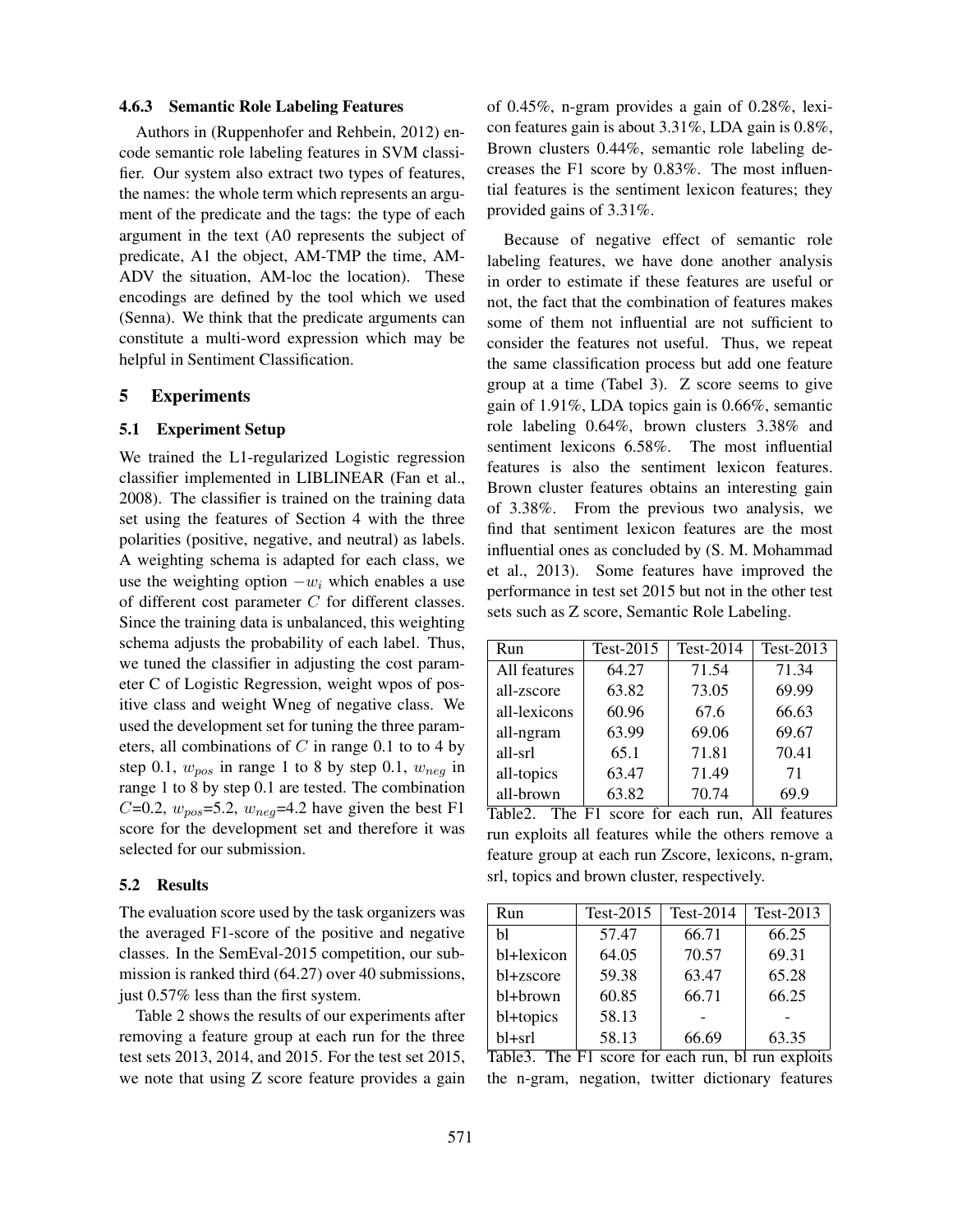while the other runs add to bl one feature group at each run, lexicon, Zscore, brown, topics, slr features have been respectively added.

# 6 SubTask E: determining strength of association of Twitter terms with positive sentiment

This subtask is new in SemEval-2015, the objective is to provide for each Twitter term a score between 0 and 1 that is indicative of its strength of association with positive sentiment. If a word is more positive than another, then it should have a higher score than the other. Participants are provided with 200 terms with their scores as a trail data. The test data includes 1315 terms to rank. The organizers have chosen Kendall's Tau correlation coefficient to compare the ranked lists, they have also provided the scores of Spearman's Rank Correlation, but participating teams will be ranked according to Kendall's Tau.

To rank these terms, we have used six different sentiment lexicons for computing the score for each twitter term. Four of them are described in section 3.2 (manaul lexicons: Bing Liu and MPQA Subjectivity Lexicon , automatic constructed lexicons: NRC Hashtag and Sentiment140 ) and we have built two other automatic construction lexicons: the first named PMi-Sem from the training tweets provided by SemEval-2013 sub-task B Table 1, the second named PMI-sentiment140 from the sentiment140 corpus (Go et al., 2009), we calculated PMI from the labeled tweets for the two corpus using the following equation:

$$
PMI(word, positive) = log \frac{p(positive, word)}{p(positive).p(word)}
$$
\n(2)

where p(positive,word): The joint probability of the positive class and the word. p(positive): the probability of positive class. p(word): the probability of the word in whole corpus.

#### 6.1 Score computing

If the word exists in a manual constructed lexicon (two lexicons), a score of 1 is assigned if the word is positive else -1 if negative. If the word exists in an automatic constructed lexicon (four lexicons), the lexicon score of the word is used. For each lexicon which does not have the word a default score is assigned, this default score is chosen to be 1/(number of the words in the test set). the final score is the average score of the previous six scores.

| Run                  | Kendall | Spearman |
|----------------------|---------|----------|
| all                  | 0.621   | 0.820    |
| all-BingLiu          | 0.616   | 0.816    |
| all-MPQA             | 0.616   | 0.815    |
| all-NRC Hashtag      | 0.510   | 0.689    |
| all-Sentiment140     | 0.617   | 0.813    |
| all-PMI-Sem          | 0.620   | 0.822    |
| all-PMI-sentiment140 | 0.621   | 0.821    |

Table4. The results of Twitter term ranking, the first run *all* exploits all six lexicons, one lexicon is removed in the following runs.

The test data set contains 1315 twitter terms. Our system is ranked second with Kendall 0.004% less than the first ranked system, but first with Spearman. Table 4 shows our results with the two evaluation metrics. We repeat the experiment after removing one lexicon at each run, we can note that NRC Hashtag is the most influential lexicon.

### 7 Conclusion and Future Work

In this paper, we tested the impact of combining several groups of features on the sentiment classification of tweets. A logistic regression classifier with weighting schema is used, the sentiment lexiconbased features seem to get the most influential effect with the combination.

We have also exploited four existing lexicons and constructed two other lexicons using PMI metric in order to rank the twitter terms according to their association with positive sentiment.

As the sentiment lexicon-based features have proved their performance, future work will focus on the automatic lexicon construction on testing several metrics like Z score which we think promising in measuring the association between each term and sentiment labels.